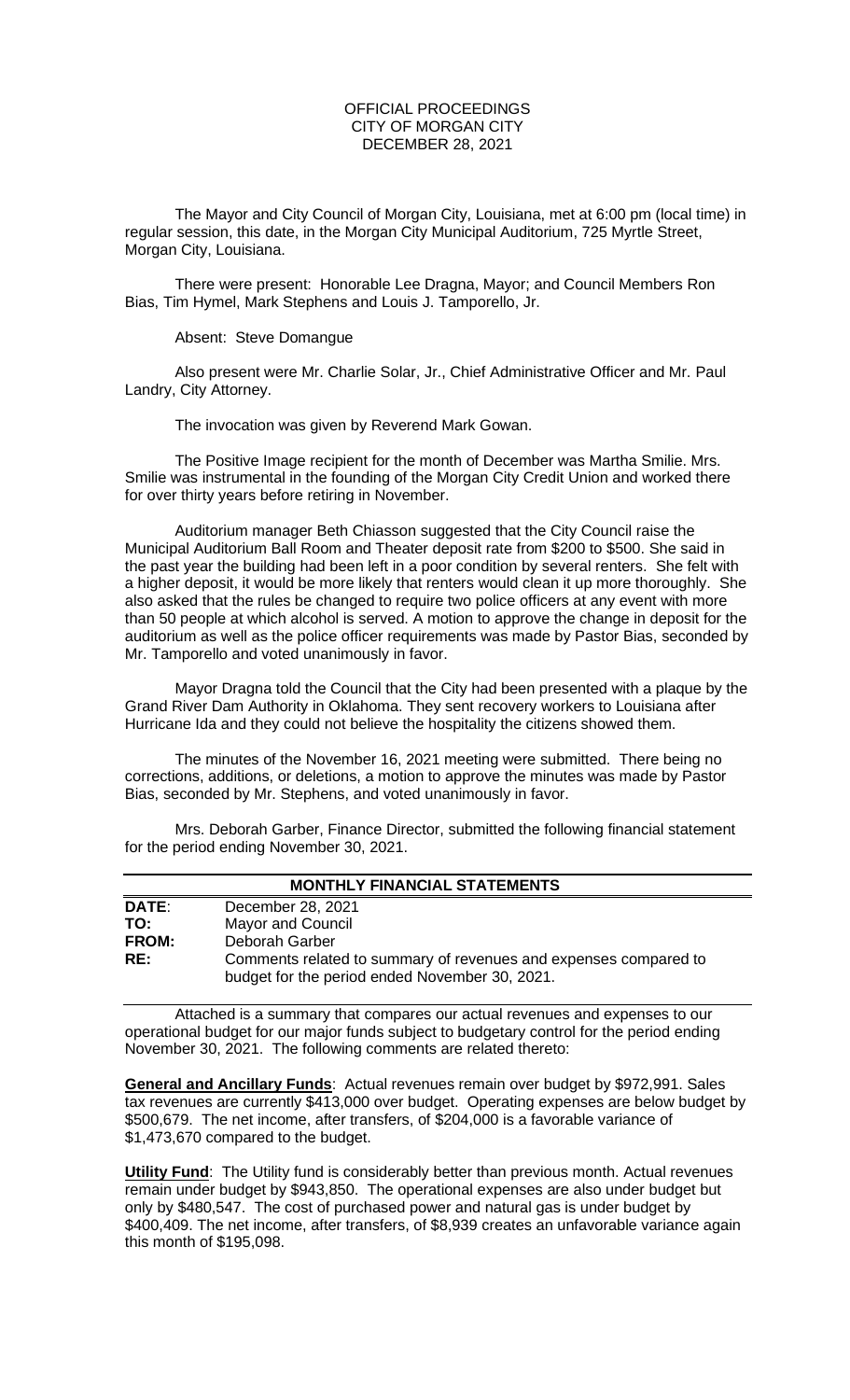**Sanitation and Sewer Fund**: The operating revenues are slightly over budget this month by \$26,877, with total operating expenses under budget by \$116,083. The net income, after transfers, of \$729,342 leaves a favorable variance of \$141,307.

> Respectfully submitted, /s/ Deborah Garber Deborah Garber Finance Director

# **CITY OF MORGAN CITY CONSOLIDATED STATEMENT** Actual Revenues and Expenses Compared to Budget

| Period Ended November 30, 2021   |                 |                 |                 |  |
|----------------------------------|-----------------|-----------------|-----------------|--|
|                                  | <b>NOVEMBER</b> | <b>NOVEMBER</b> |                 |  |
|                                  | 2021            | 2021            |                 |  |
| <b>GENERAL AND ANCILLARY</b>     |                 |                 |                 |  |
| <b>FUNDS</b>                     | <b>ACTUAL</b>   | <b>BUDGET</b>   | <b>VARIANCE</b> |  |
| <b>REVENUES</b>                  |                 |                 |                 |  |
| <b>General Fund</b>              | 7,256,525       | 6,403,049       | 853,476         |  |
| <b>Recreation Fund</b>           | 94,400          | 113,602         | (19,202)        |  |
| <b>Library Fund</b>              | 27,238          | 13,306          | 13,932          |  |
| <b>Auditorium Fund</b>           | 313,583         | 327,925         | (14, 342)       |  |
| Lake End Park Fund               | 881,871         | 681,776         | 200,095         |  |
| <b>State Prisoner Fund</b>       | 360,700         | 421,668         | (60, 968)       |  |
| <b>Total Revenues</b>            | 8,934,317       | 7,961,326       | 972,991         |  |
| <b>EXPENSES-OPERATIONAL</b>      |                 |                 |                 |  |
| <b>General Fund</b>              | 9,713,790       | 9,939,017       | (225, 227)      |  |
| <b>Recreation Fund</b>           | 325,604         | 512,361         | (186, 757)      |  |
| <b>Library Fund</b>              | 76,485          | 106,782         | (30, 297)       |  |
| <b>Auditorium Fund</b>           | 431,313         | 441,445         | (10, 132)       |  |
| Lake End Park Fund               | 799,859         | 836,111         | (36, 252)       |  |
| <b>State Prisoner Fund</b>       | 395,932         | 407,946         | (12,014)        |  |
| <b>Total Expenses</b>            | 11,742,983      | 12,243,662      | (500, 679)      |  |
| <b>TRANSFERS</b>                 |                 |                 |                 |  |
| <b>Transfers from Funds</b>      | 3,476,667       | 3,476,667       | 0               |  |
| <b>Transfers to Funds</b>        | (464,000)       | (464,000)       | 0               |  |
|                                  |                 |                 |                 |  |
| <b>Net Transfers</b>             | 3,012,667       | 3,012,667       | 0               |  |
|                                  |                 |                 |                 |  |
| <b>EXCESS NET OF TRANSFERS</b>   | 204,001         | (1,269,669)     | 1,473,670       |  |
|                                  |                 |                 |                 |  |
| <b>UTILITY FUND</b>              |                 |                 |                 |  |
| Total                            |                 |                 |                 |  |
| Revenues                         | 19,288,980      | 20,232,830      | (943, 850)      |  |
| <b>Total Expenditures</b>        | 16,360,524      | 16,841,071      | (480,547)       |  |
| <b>Net</b>                       |                 |                 |                 |  |
| <b>Excess</b>                    | 2,928,456       | 3,391,759       | (463, 303)      |  |
| Net Transfers and non-oper.      | (2,919,517)     | (3, 187, 722)   | 268,205         |  |
| Excess net of transfers          | 8,939           | 204,037         | (195, 098)      |  |
|                                  |                 |                 |                 |  |
| <b>SANITATION AND SEWER FUND</b> |                 |                 |                 |  |
| Total                            |                 |                 |                 |  |
| Revenues                         | 2,702,863       | 2,675,986       | 26,877          |  |
| Total                            |                 |                 |                 |  |
| <b>Expenses</b>                  | 2,946,682       | 3,062,765       | (116,083)       |  |
| <b>Net</b><br><b>Excess</b>      | (243, 819)      |                 |                 |  |
| Net Transfers/non-               |                 | (386, 779)      | 142,960         |  |
|                                  |                 |                 |                 |  |
| operating expenses               | 973,161         | 974,814         | (1,653)         |  |
| Excess net of transfers          |                 |                 |                 |  |
| and non-operating                | 729,342         | 588,035         | 141,307         |  |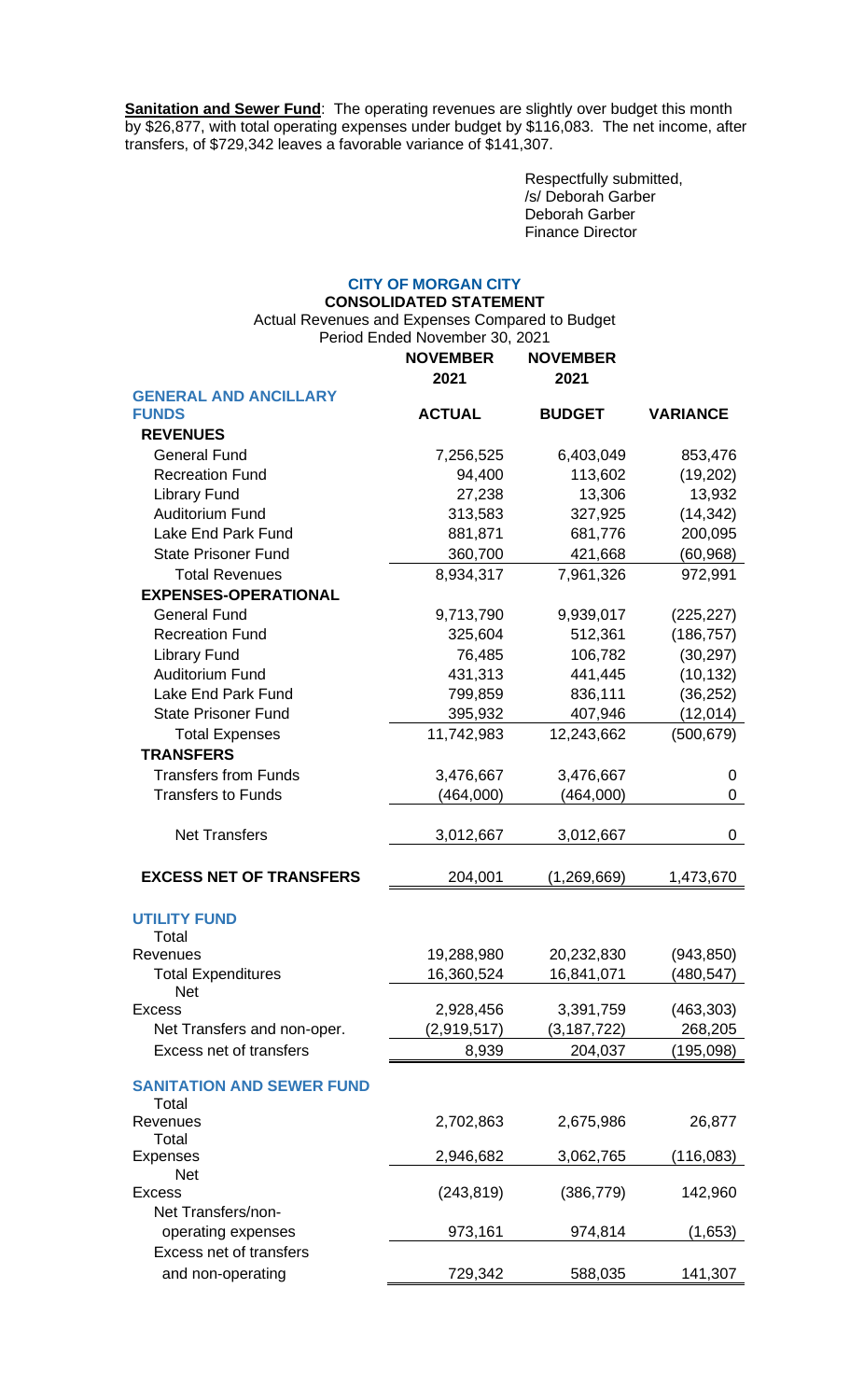A motion to accept the financial statement was made by Mr. Tamporello, seconded by Mr. Hymel, and voted unanimously in favor.

The next matter on the agenda was the Wastewater Treatment Plant Lease, whereupon,

Mr. Hymel offered the following Resolution, who moved for its adoption.

## RESOLUTION NO. R: 21-36

WHEREAS, Lease No. R:83-154 between the City of Morgan City and the H & B Young Foundation for the Wastewater Treatment Plant has expired, and

WHEREAS, both parties are desirous of renewing the lease with updated terms.

NOW THEREFORE BE IT RESOLVED, by the City Council, the governing authority of the City of Morgan City, Louisiana, that the Mayor, be and he is hereby authorized, empowered, and directed in the name of and on behalf of the City of Morgan City to execute said lease between the City and the H & B Young Foundation.

Mr. Tamporello seconded the motion.

The vote thereon was as follows:

AYES: Hymel, Tamporello, Bias, Stephens NAYS: None<br>ABSENT: Doma Domangue

The Resolution was therefore declared approved and adopted this 28<sup>th</sup> day of December, 2021.

> /s/ Lee Dragna Lee Dragna Mayor

ATTEST:

/s/ Debbie Harrington Debbie Harrington Clerk

The first reading of the Surplus and Sale of the property near New Zorah Baptist Church was opened. No definitive action necessary.

The public hearing was opened on the Cemetery Ground Use ordinance. No one appeared for or against said ordinance; whereupon,

This ordinance was introduced with a first reading on November 16, 2021. Published by title on November 19, 2021.

Mr. Tamporello offered the following ordinance, who moved for its adoption.

## ORDINANCE NO. 21-11

AN ORDINANCE OF THE CITY OF MORGAN CITY AMENDING AND RE-ENACTING SECTION 30-32, BURIAL FEES, OF CHAPTER 30 – CEMETERIES, ARTICLE II – CITY CEMETERY.

# SECTION 1

BE IT ORDAINED, by the City Council, the governing authority of the City of Morgan City, Louisiana, that Section 30-35, of Chapter 30, Cemeteries, Article II – City Cemetery, said section to read as follows:

CHAPTER 30

\*\*\*\*\*\*\*\*\*\*\*\*\*\*\*\*\*\*\*\*\*\*\*\*\*\*\*\*\*\*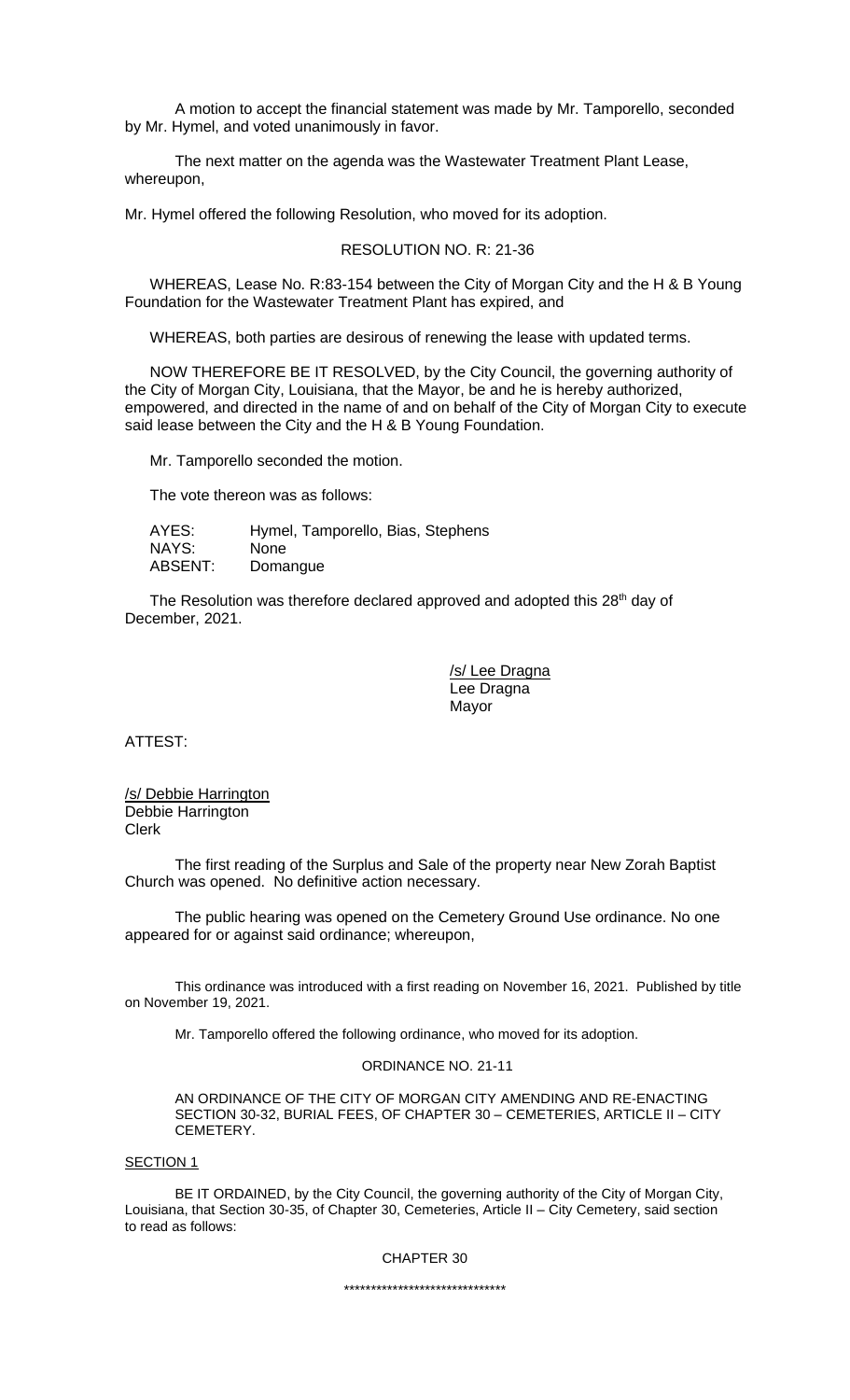Sec. 30-35. - Land utilization.

The land remaining available in the cemetery as of the effective date of Ordinance No. 90-3 shall be effectively utilized as follows:

#### \*\*\*\*\*\*\*\*\*\*\*\*\*\*\*\*\*\*\*\*\*\*\*\*\*\*\*\*

(2) The area of the current mausoleum configuration extending 225 feet from Clothilde Avenue heading towards Avoca Road shall be reserved exclusively for future ground plot burials, the restricted area being more particularly described as being bound on the north by Memorial Lane, on the east by Clothilde Avenue, on the south by the property lie parallel to Young's Road and on the west by the established line, 160 feet East of the property line parallel to Avoca Road.

(3) An area of construction of large tombs or monuments only shall be reserved, such area being parallel to Memory Lane; the reserved area shall be approximately 670 feet extending along or parallel to the south side of Memory Lane extending west from East Road to an established line, 160 feet East of the property line parallel to Avoca Road with a maximum width of 20 feet. \*\*\*\*\*\*\*\*\*\*\*\*\*\*\*\*\*\*\*\*\*\*\*\*\*\*\*\*\*\*\*

### SECTION 2

Should any section, paragraph, sentence, clause, or phrase be declared unconstitutional or repealed for any reason, the remainder of the ordinance shall not be affected hereby. That all laws or parts of laws in conflict with this ordinance be and the same are hereby repealed. This ordinance shall take effect immediately after its passage within the time prescribed by law.

Pastor Bias seconded the motion.

The vote thereon was as follows: AYES: Tamporello, Bias, Hymel, Stephens NAYS: None ABSENT: Domangue

Certified approved and adopted this 28th day of December, 2021.

Delivered to Mayor Dragna at 2:00 pm this 30<sup>th</sup> day of December, 2021.

/s/ Debbie Harrington Debbie Harrington, Clerk

Approved this 30<sup>th</sup> day of December, 2021.

/s/ Lee Dragna Lee Dragna, Mayor

Received from Mayor Dragna at 2:00 pm on January 14, 2021.

/s/ Debbie Harrington Debbie Harrington, Clerk

Published: January 21, 2022

The public hearing for the Adopt Building Code ordinance was opened. No one appeared for or against said ordinance; whereupon,

This ordinance was introduced with first reading on November 16, 2021. Published by title on November 19, 2021.

Pastor Bias offered the following ordinance, who moved for its adoption.

## ORDINANCE NUMBER 21-12

AN ORDINANCE OF THE CITY OF MORGAN CITY AMENDING AND RE-ENACTING SECTION 22- 31 OF THE CODE OF ORDINANCES, PROVIDING FOR THE ADOPTION OF THE INTERNATIONAL BUILDING CODE.

SECTION<sub>1</sub>

BE IT ORDAINED, by the City Council, the governing authority of the City of Morgan City, Louisiana, that Section 22-31, Adoption of the Standard Building Code is hereby amended and reenacted, said section to read as follows:

Section 22-31 - Adoption of the International Building Code.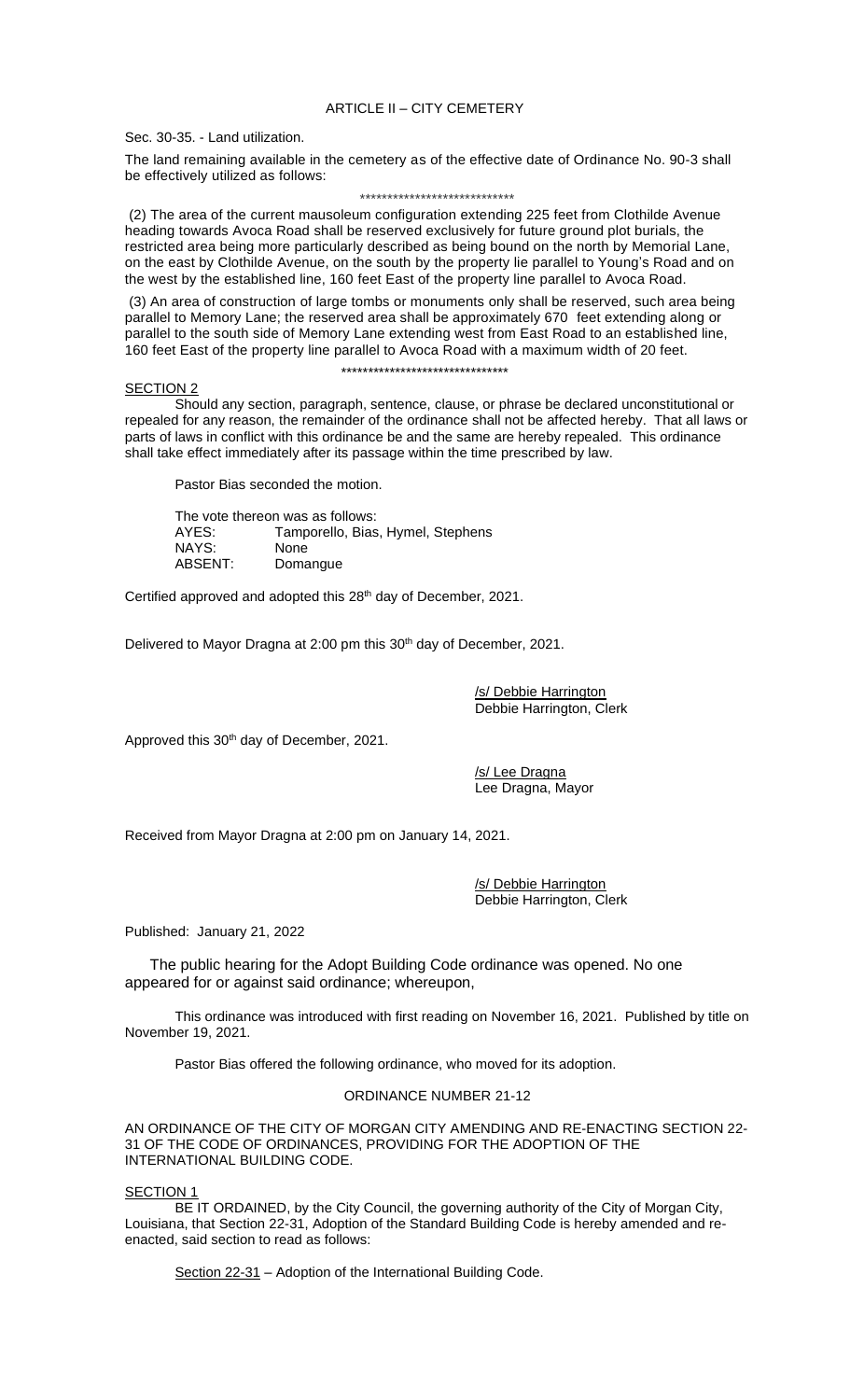Pursuant to the Louisiana Legislature enacted Act 12 of the 2005 First Extraordinary Session, for the purpose of regulating the construction, alterations, repair, equipment, use and occupancy and maintenance of every building or structure or any appurtenance connected or attached to such buildings or structures, the Louisiana State Uniform Construction Code as may from time to time be amended and promulgated by the Louisiana State Uniform Construction Code Council and all other applicable standards and appendices referenced in that code is hereby adopted and administered, in its current lawful adopted cycle, as the building code of the City of Morgan City. The Louisiana State Uniform Construction Code is adopted for the purpose of regulating and governing the conditions and maintenance of all property, buildings, and structures in the city; by providing the standards for supplied utilities and facilities and other physical things and conditions essential to ensure that structures are safe, sanitary, and fit for occupation and use; and the condemnation of buildings and structures unfit for human occupancy and use and the demolition of such structures; providing for the issuance of permits and collection of fees. To fully administer the applicable building codes within the city, the administration chapters of the various building codes are also hereby adopted and included as part of the Louisiana State Uniform Construction Code.

## SECTION<sub>2</sub>

Should any section, paragraph, sentence, clause, or phrase be declared unconstitutional or repealed for any reason, the remainder of the ordinance shall not be affected hereby. That all laws or parts of laws in conflict with this ordinance be and the same are hereby repealed. This ordinance shall take effect immediately after its passage within the time prescribed by law.

Mr. Stephens seconded the motion.

The vote thereon was as follows: AYES: Bias, Stephens, Hymel, Tamporello NAYS: None<br>ABSENT: Doma Domangue

Certified approved and adopted this 28th day of December, 2021.

Delivered to Mayor Dragna at 2:00 pm this 30<sup>th</sup> day of December, 2021.

/s/ Debbie Harrington Debbie Harrington, Clerk

Approved this 30<sup>th</sup> day of December, 2021.

/s/ Lee Dragna Lee Dragna, Mayor

Received from Mayor Dragna at 2:00 pm on January 14, 2021.

/s/ Debbie Harrington Debbie Harrington, Clerk

Published: January 21, 2022

The public hearing was opened for the 2021 Amended Budget Ordinance. No one appeared for or against said ordinance; whereupon,

 This Ordinance introduced with first reading on October 26, 2021 and a second reading on November 16, 2021. Published by title on October 29, 2021, November 19, 2021.

Mr. Hymel offered the following Ordinance, who moved for its adoption.

ORDINANCE NO. 21-13

AN ORDINANCE OF THE CITY COUNCIL OF MORGAN CITY, LOUI-SIANA AMENDING THE OPERATING BUDGET FOR THE FISCAL YEAR BEGINNING JANUARY 1, 2021, AND ENDING DECEMBER 31, 2021.